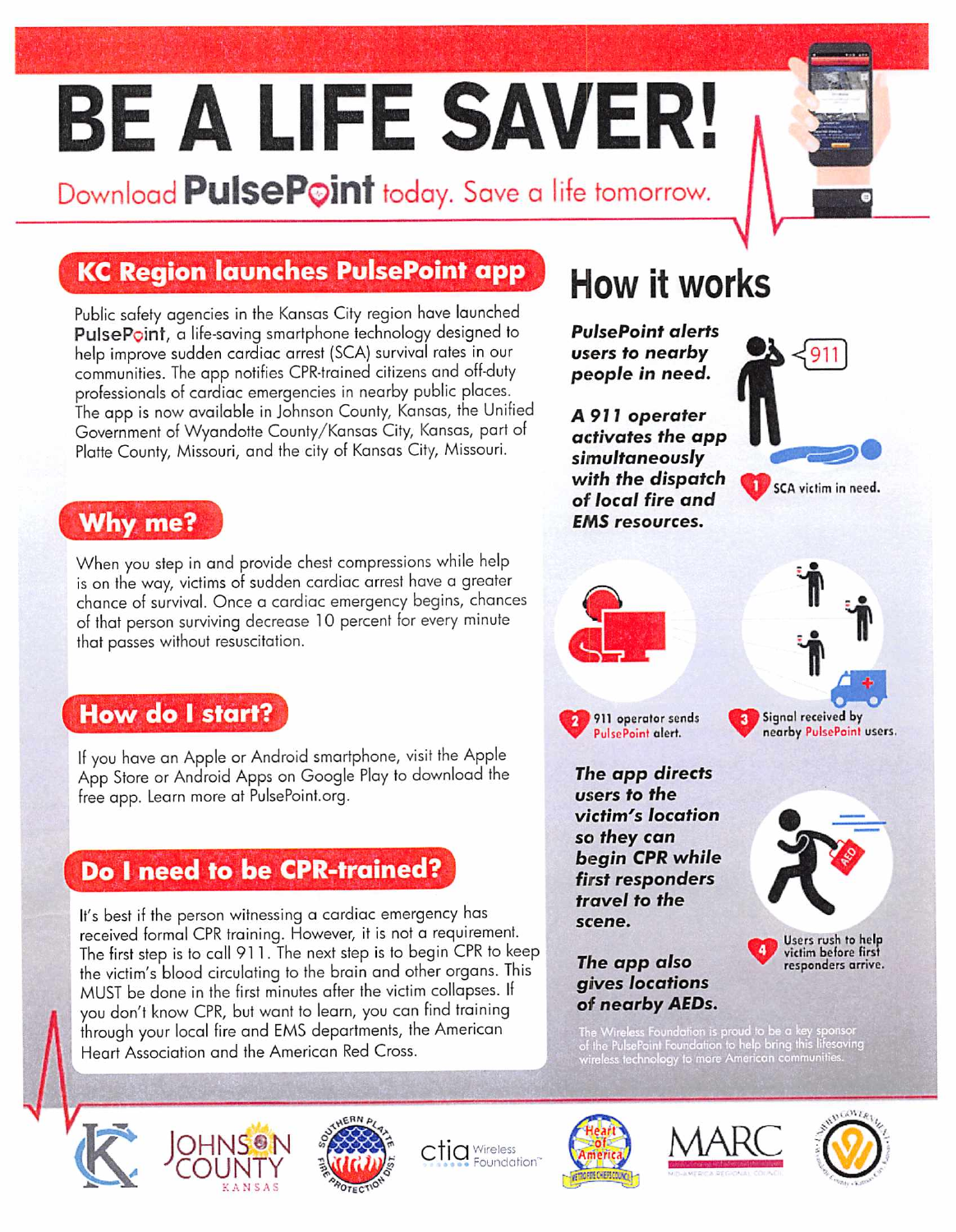### **Sudden Cardiac Arrest**

#### **What it's NOT**

SCA is **NOT** a heart attack. A circulation problem, a heart attack occurs when blood supply to the heart muscle is blocked, but the heart keeps beating. The patient is awake and breathing.

#### What it is

Triggered by a malfunction in heart's electrical system, SCA occurs when the heart stops pumping blood to the brain and vital organs. Within seconds, the person loses consciousness and has no pulse.





**SCA can strike** suddenly... **ANYONE ANYWHERE ANYTIME** even if they

appear healthy.



Fewer than 10% of people who suffer SCA survive.



Without oxygen, brain damage starts to occur within just 3 to 5 minutes.

#### How do I help?



#### **Download the app**

The free **PulsePoint** app alerts CPR-trained bystanders to a cardiac emergency in your immediate vicinity, so you can get to the scene and start CPR in the critical lifesaving minutes before EMS teams arrive. Available for Android phones and iOS devices.

#### **Perform CPR**

If you perform CPR immediately after a cardiac arrest and use an Automated External Defibrillator (AED), you can double or triple a person's chance of survival.

#### **Use an AED**



CPR can delay brain damage for a few minutes, but **SCA** victims need defibrillation to restart a heart. If

available, use an AED. Simply turn it on and follow the step-by-step audio instructions.

#### **Get trained!**

If you want to learn CPR or AED, take a class! You can find free training through your local

fire and EMS departments, the **American Heart Association and** the American **Red Cross.**